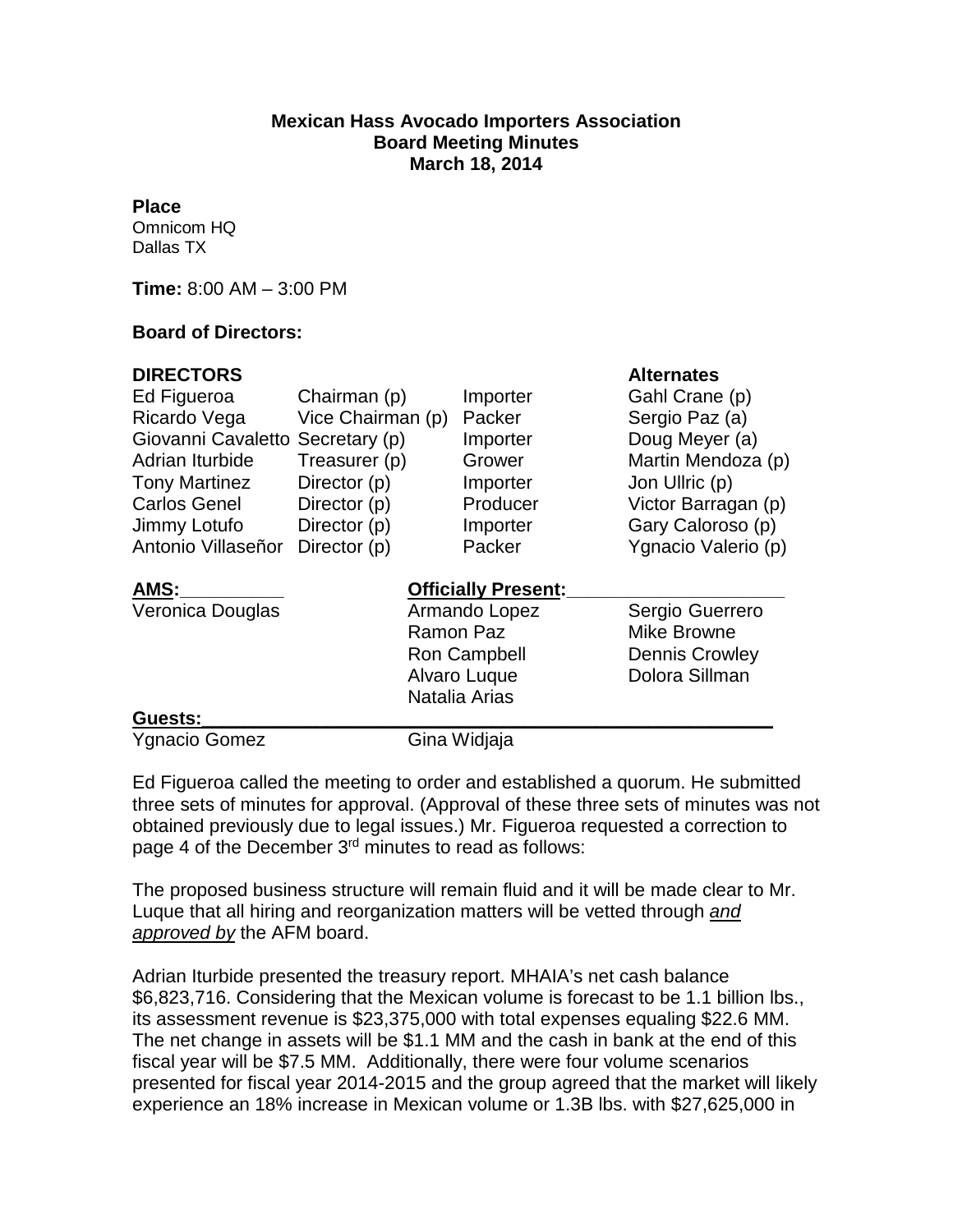revenue. With marketing expenses budgeted at \$27MM, cash reserves are expected to be almost \$7MM, higher than the standard 15% or \$4.1MM. Caution was expressed about the high reserves and the need to make sure this is spent in the market. The 1.3 billion lb. figure does not include possible exports from Jalisco, which is still yet to be approved for entry into the United States.

Antonio Villasenor motioned to roll over the estimated cash reserve into the 14-15 fiscal budget and amend the current MHAIA and AFM budgets accordingly and the motion was seconded by Ed Figueroa.

After more discussion on the14-15 volume scenario, Tony Martinez agreed with the group consensus and made a motion to base the next fiscal budget on the1.3 BB lbs. scenario provided in the treasury report. The motion was seconded by Antonio Villasenor and carried without objection.

MHAIA Web Site:

Natalia Arias presented the new MHAIA web site. The site's function is for information dissemination to the board and has no marketing function. Certain materials such as audited financials and marketing plans should be password protected but public information such as minutes, annual reports, by laws, policies etc. will be open to the public. Additionally, a current news section will provide pertinent industry information on nutrition, economic benefits of avocados in the United States, and other data.

AFM Marketing Presentation:

Alvaro Luque presented:

- 2013- 2014 YTD programs & results plus coming programs
- AFM Brand Strategic Foundation
- 2014-2015 Business Plan and Budget

2013- 2014 amended budget will roll over \$3.6 million to next fiscal year. New program for the remaining months of this year will include:

- \$860,000 for a new Hispanic Trade promotion based on soccer leading up to the World Cup. Promotion to be launched in Central and Eastern regions and not to be included in the West region that will be in California's high distribution peak during that period of time.
- \$840,000 for a new Research Plan including consumer, trade and foodservice. Consumer Usage and Attitude (U&A) will launch in March 2015 when AFM has full distribution in the market. Alvaro confirms that all studies will be done directly with top research firms and not through the advertising agency.
- Digital re-launch with new agency pitch to manage and develop new consumer and foodservice websites plus new agency to manage social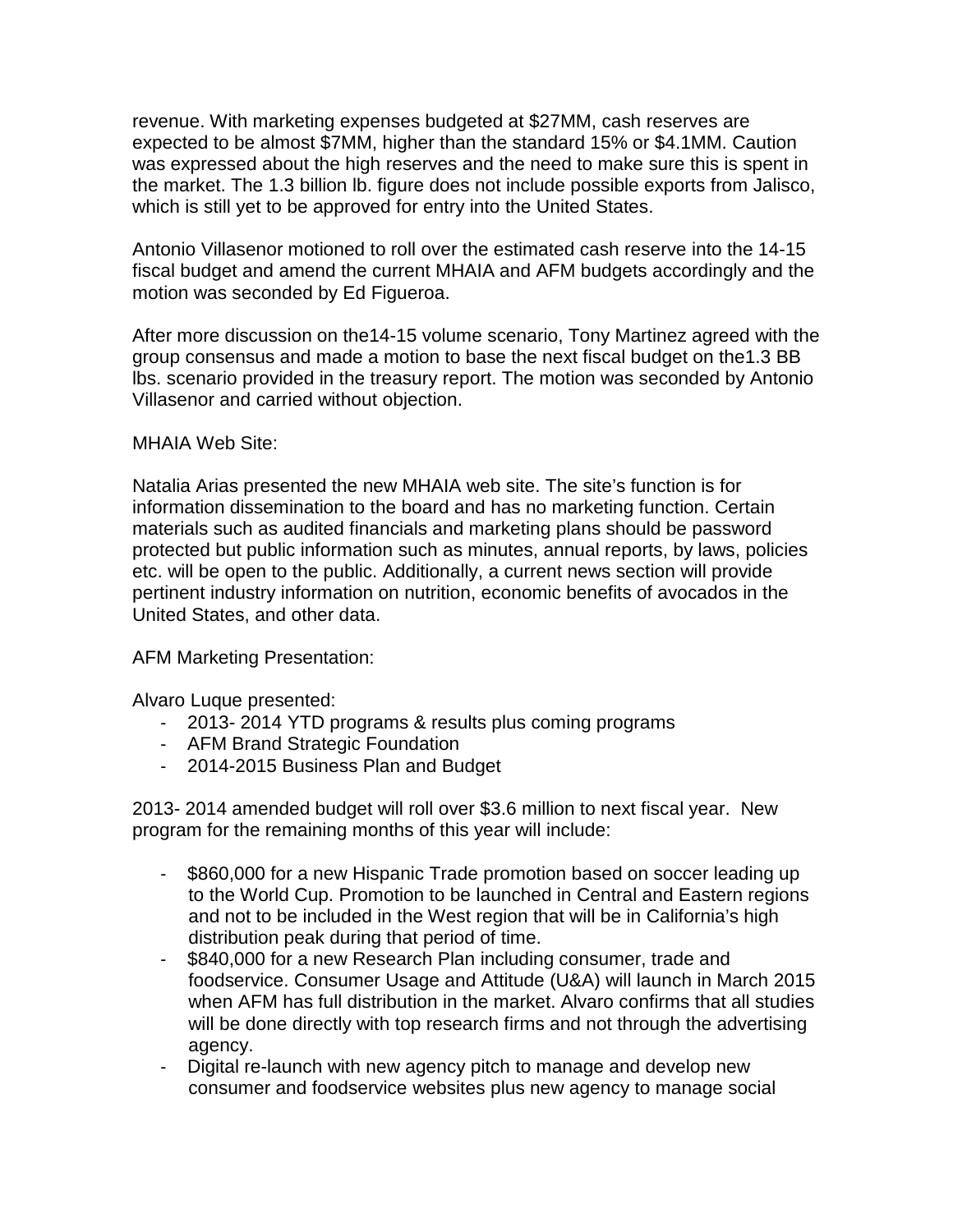media. With this initiative it is projected we will have \$700,000 in Digital agency fee savings for the upcoming new fiscal year.

For the Apr- Jun 2014 upcoming plan a Summer Salads consumer program will be launched but without a promotional activation because of Mexican product offer and price at that time vs other origins.

Alvaro presented AFM Business status including:

- Regus new office status and cost projection for the following year of \$110.000 based on proposed Dallas AFM team. Concerns were raised about high cost compared with the opportunity of leasing or buying a property. Alvaro confirms that the contract with Regus is six months and that he will present in the short term to the Board the projection of a leasing opportunity that he has been working with CBRE Realtors. It was also suggested that we also analyze through AMS if it is possible for AFM to buy a property for this purpose. AMS see liquidity as an issue however, APEAM could buy it and AFM could lease from APEAM.
- AFM Team projected to be in place in June 2014 including Marketing Director (to replace Laura Slavec), Foodservice Director or VP, Partnerships & Promotions Manager, Hispanic Shopper Marketing Manager and Office Assistant. For the Foodservice position, it was suggested that we look into hiring an Executive Chef.

Alvaro presented the 2014- 2015 budget based on a \$41.3 million projection. In general terms the Board agrees with the proposal, but asks for more investment in Foodservice. It was suggested that all new budget improvements in the future should benefit directly the Foodservice bucket to keep reinforcing this initiative in time.

There was a positive discussion on an initiative to include an AFM branded sticker in our product to reinforce our brand at the point of sale. Alvaro will develop a design proposal and will coordinate with the Board to launch this initiative in July 2014. First target is to have at least 50% of the product branded and that extra cost will be covered by AFM, projecting an investment for next fiscal year of \$2 to \$2.5 million. Proposal should include branding also in bagged avocados.

Alvaro presented new media target (25 to 54 years) that will impact the opportunity segment of Baby Boomers. The Board considers that there's an opportunity in testing smaller counts with this target.

Alvaro presented a media plan that included a proposed Super Bowl ad. Total media investment will be \$15 million with a lower CPM compared to 2013-2014 results. The Board considers this a good, but risky, opportunity and would prefer to analyze deeper with the JMC.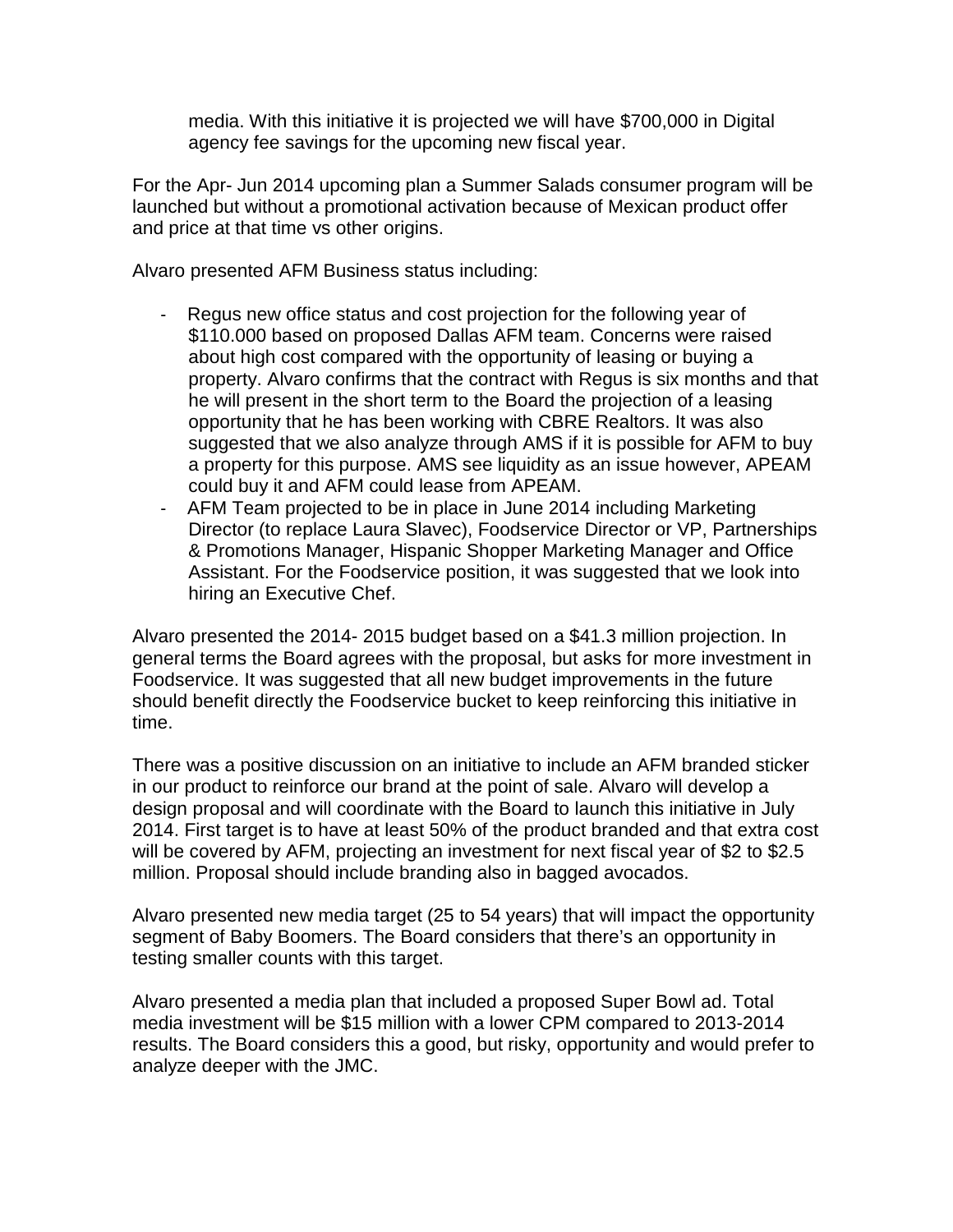Priority Planks for 2014-2015 = Brand Building, Market growth, Hispanic Evolution, Consumer Engagement, Trade Excellence and Food Service Expansion.

Antonio Villasenor motioned for the MHAIA Board to approve of the plan in principle and to move it to the Joint Marketing Committee for final recommendations. The motion was seconded by Adrian Iturbide and carried unanimously.

Alvaro will coordinate a JMC Meeting in the coming weeks to analyze and decide on these and other important initiatives before the final approval of the new plan. For that JMC meeting, Alvaro will present new budget proposal based on the approved investment of \$45.2 million.

Future Meeting Schedule:

The next MHAIA meeting will be held on June 10th in connection with the United Fresh convention in Ketchum's Corporate Offices in Chicago, 200 East Randolph Street, Chicago, IL 60601 from 8:30am to 2:00pm. An agenda and meeting materials will be made available prior to the meeting.

September 9th will be the date for MHAIA's Annual Meeting (with elections) to be held in AFM's Corporate office, 222 W. Las Colinas Blvd, Suite 1650 E., Irving, TX 75039 [972.501.1430](tel:%5C972.501.1430)

New Business:

HAB Committee Appointments: Ed Figueroa and Sergio Guerrero agreed to appoint Ramon Paz and his alternate will be Armando Lopez.

Emiliano Escobedo described the Hass Avocado Board new election procedures, which can be found, on hassavocadoboard.com/elections. He also explained the development of the two-year milestone Hass Avocado Committee.

Ed Figueroa resurfaced the sticker at point of sale idea. Alvaro and Mike will lead the project.

Ignacio Gomez, representing the Jalisco growers, addressed the group. Jalisco is very interested in the MHAIA / APEAM joint effort and looking forward to joining the program. Resources within the new association are very tight. Despite this, the association has taken huge leaps forward in its efforts to gain access to the U.S. market.

There being no other new business, Antonio Villasenor motioned to adjourn the meeting and Ricardo Vega seconded the motion. There was no objection.